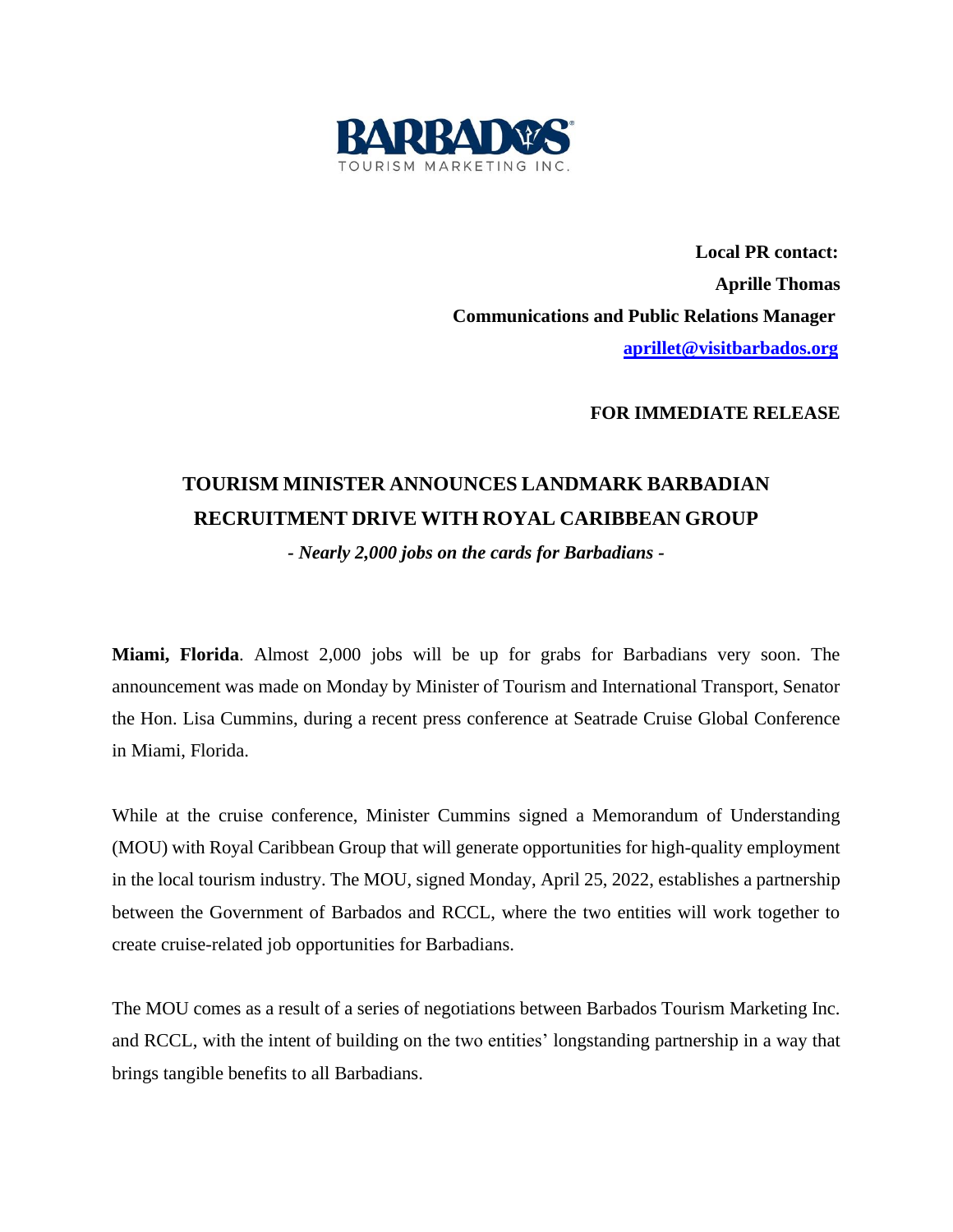Speaking about the partnership, Minister Cummins noted that "This MOU is timely as it feeds into Barbados' greater purpose for tourism. Creating jobs for Barbadians in the tourism industry bodes well for the destination as we seek to take the country's tourism industry forward in a sustainable way."

"During COVID, we saw how greatly Barbadian jobs were impacted by the loss of tourism, and the resulting impact on individual lives and livelihoods. Royal Caribbean has been a valued partner for many years, and we are pleased to be able to build on that relationship to bring new opportunities for Barbadians to find employment," Cummins said.

Royal Caribbean will staff several ships homeporting in the Caribbean including *Grandeur of the Seas*, *Independence of the Seas* and *Mariner of the Seas*.

Royal Caribbean International President and CEO, Michael Bayley, commented on the cruise line's positive relationship with Barbados, noting "We would like to thank Prime Minister Mia Amor Mottley for her vision and leadership as we work together with our partners in Barbados to create opportunities for economic empowerment for Barbadians.

"Royal Caribbean, we understand how challenging it has been to rebound from the loss of tourism and there is no better way to address impacts to the Barbadian economy than finding mutually beneficial job fulfillment and job growth opportunities for Royal Caribbean and Barbadians," he said.

"The tourism industry has been significantly impacted by the pandemic and close collaboration and partnership with our destination partners are vital for us all to come back better than before. I am excited to join the Minister of Tourism and International Transport, Senator Lisa Cummins, to share our plans for job growth in Barbados," Bayley added.

## **National job fair**

Within the coming weeks, the Barbados Tourism Marketing Inc. (BTMI) will partner with Royal Caribbean to host a national job fair to begin the recruitment process in time for the upcoming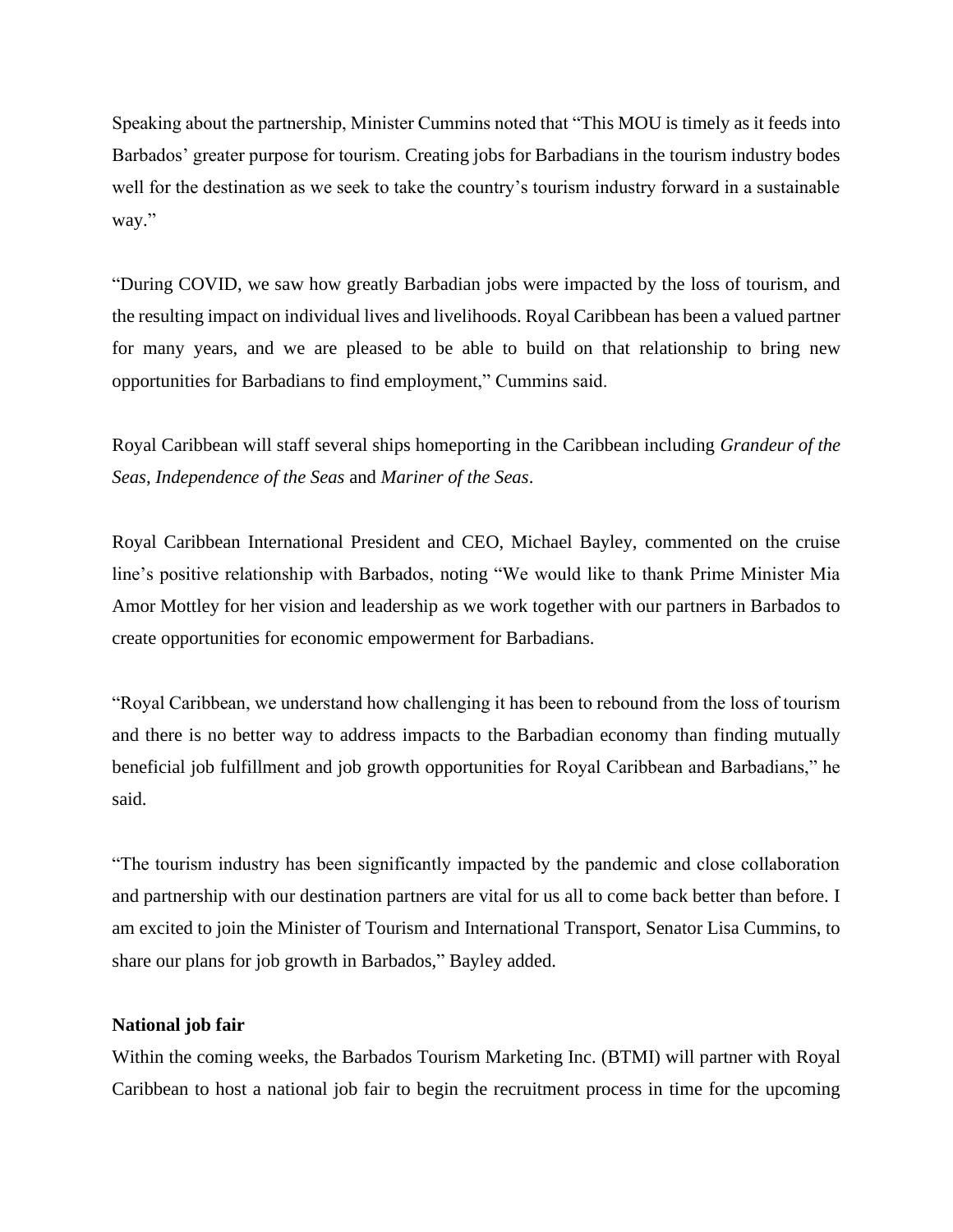winter season. All interested persons should keep an eye out for an official press release that will announce the upcoming date of this event.

Chair of the Board of Directors of the BTMI and BTPA, Shelly Williams, noted that the partnership aligns with Tourism's mandate for creating opportunities for educating, retooling and upskilling for all Barbadians by 2030. "This recruitment effort is open to all Barbadians and enables them to learn new skills, and transfer the knowledge they gain during this experience for the betterment of Barbados' service industries overall," Williams said.

A range of jobs will be available across a number of disciplines from engineers to chefs, technicians, seamen, housekeepers and more. A full list of positions will be made available to the public ahead of the job fair.

## **Seatrade Cruise Global 2022**

The announcement is a positive start to the annual Seatrade Cruise Global Conference 2022, where a Barbados delegation, led by Minister of Tourism and International Transport, Senator the Hon. Lisa Cummins is present in Miami to promote Barbados to global cruise industry partners.

Cruise development is a major focus for Barbados, especially as the country moves to establish a cruise presence in Miami and foster closer relationships with decision-makers like Royal Caribbean. The expanded office will give Barbados greater access to the cruise centre of the world, and enable greater collaboration with the Ministry of Foreign Affairs and Foreign Trade, and Barbados' external agencies in North America.

During the coming days, tourism officials and local tourism service providers will meet with key industry players to discuss new business opportunities for Barbados, and establish new partnerships.

- ENDS -